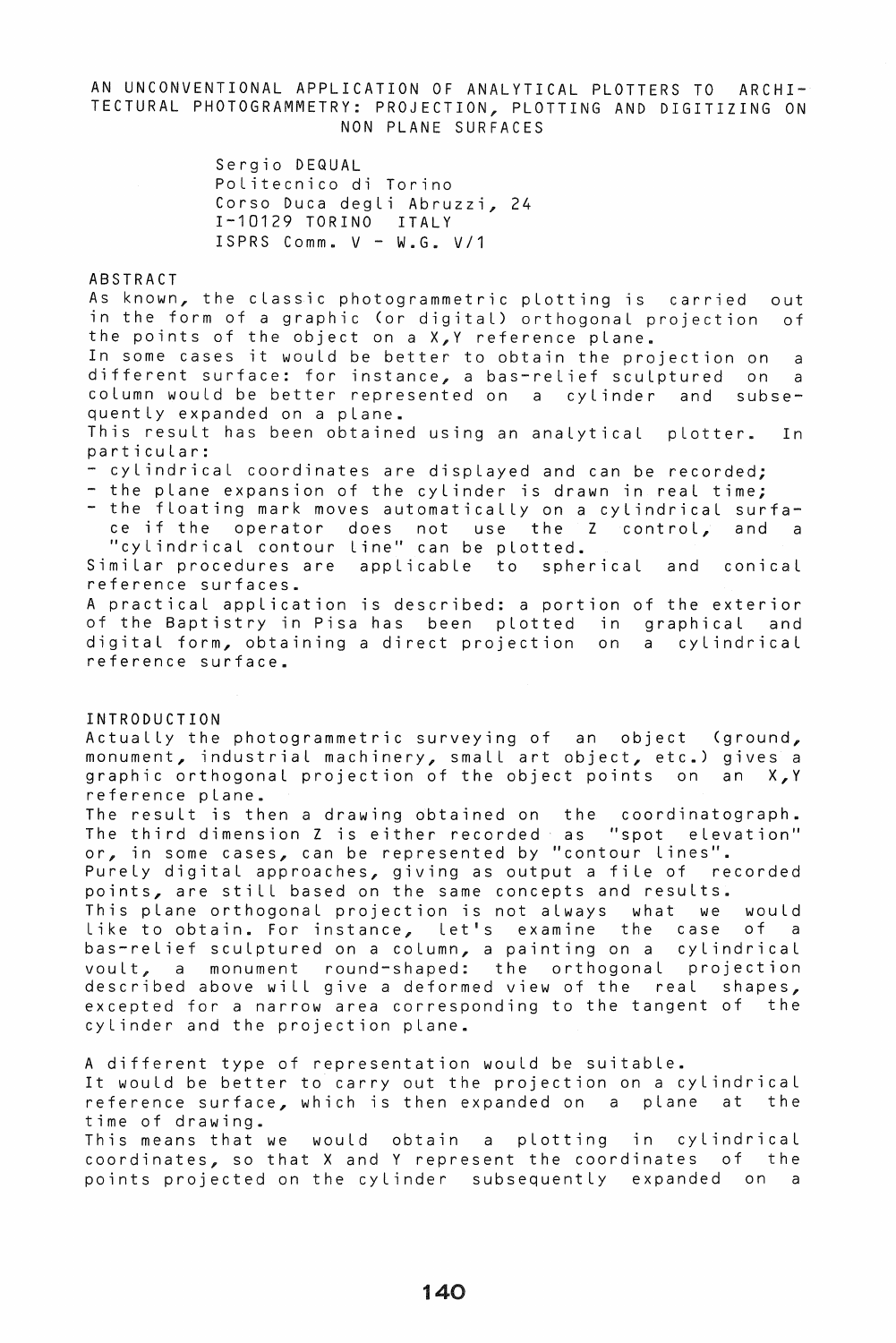plane, and Z represents the radial displacement of the point from the reference cylinder.

The contour lines should describe "equal displacements" from the said reference surface.

In this report we shall illustrate procedures used to the obtain this sequence of operation on the DIGICART analytical stereoplotter. The main features are:

- cylindrical coordinates are displayed in real time;
- the plane expansion of the reference cylinder is drawn by the plotter;
- cylindrical contour lines can be followed. In other words. the Z elevation control of the instrument gives a variation of "cylindrical elevation": if the operator does not use this control but only the X, Y motion of the instrument carriage, the floating mark moves on a cylindrical surface, parallel to the reference one.

Similar procedures can be applied to any geometrically defined surface, as cone, sphere, ellipsoide, etc.

1. ANALYTICAL BASES FOR THE CYLINDRICAL PROJECTION Let us examine the particular case of a convex right circular<br>cylinder, having its axis coincident with the Y axis and radius R (see fig. 1). Extension to other surfaces (oblique cylinder, cone, sphere, etc.) can be easily obtained.

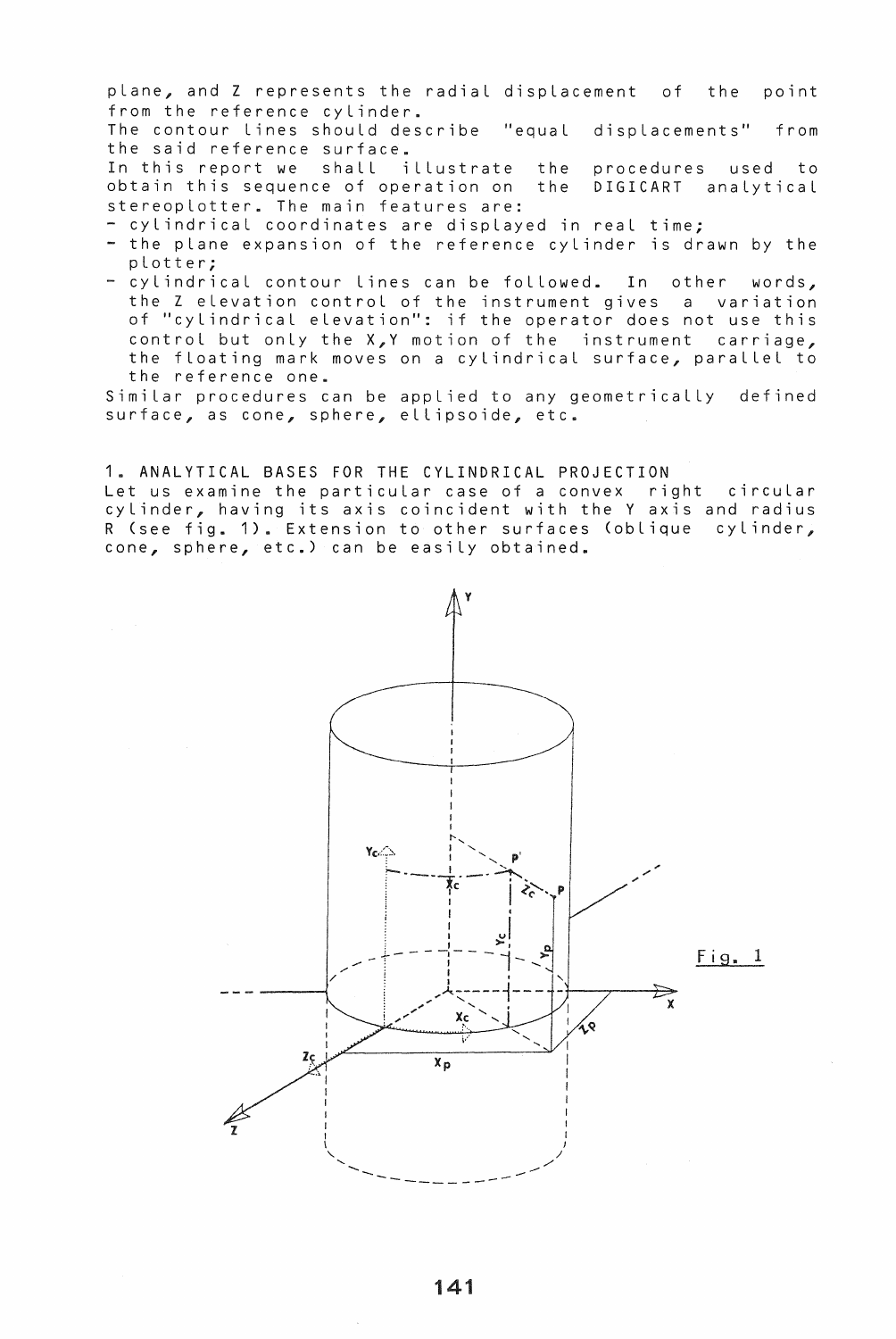If XP, YP, ZP are the traditional orthogonal coordinates of generic point P, the relationships with the cylindrical coordinates XC, YC, ZC of the same point are the following:  $XC = R \times ATAN$   $(XP/ZP)$  $YC = YP$  $ZC = SQRT (XP*XP + ZP*ZP) - R$ We suppose that the hardware and software design of the DIGICART 20 analytical stereoplotter, manufactured by Officine Galileo, is well known. The first prototype was named DS (Digital Stereocartograph) and was presented at the ISP Congress in Ottawa 1972 (see (1),(2),(3)). Just remember that only two differential movements DX and DY are controlled by the computer, while the main carriage of the instrument is directly moved by the operator. The real-time program, modified for cylinder projection, must carry out the following elementary functions. 1.1 Single point survey, i.e. y-parallaxe elimination A previous phase of simultaneous exterior orientation given the orientation parameters of the two photograms, i.e. has XC1, YC1, ZC1 ground coordinates of the perspective centers  $\mathsf{B}$  ( $\mathsf{\mathcal{Q}}$ 1, $\omega$ 1, K1) exterior orientation matrices of the two came- $C$  ( $Q$ 2,  $W$ 2, K2) ras. We will call Bx, By, Bz and Cx, Cy, Cz the 3 columns of the matrices Band C respectively. The problem is: given the plate coordinates x1, y1, x2, calculate y2 and eliminate the y-parallaxe by means of the DY motor. The solution is found, for each real-time cycle, by computing: - the internal direction tangents tx1, ty1, tx2 - the external d.t.s, obtained transforming the internal ones:  $TX1 = \frac{1 \text{tx1 } \text{ty1 } 1 \text{1} \cdot \text{Bx}}{1 \text{tx1 } \text{ty1 } 1 \text{1} \cdot \text{Bz}}$  $TY1 = \frac{ix1 - xy1 - 1 + By}{ }$ Itx1 ty1 1 i"Bz - the d.t. ty2, using the parallaxe equation<br>- and finally y2 = - p \* ty2 (p is the principal distance). No change in this standard procedure is required for the cylinder projection: obviously the exploration of the stereoscopic model is not influenced by the shape of the object present in the model. 1.2 Contouring In traditional orthogonal projection, contouring is obtained as follows.

Problem: given x1, y1  $\frac{1}{2}$  are  $\frac{1}{2}$  . The set of the contour line, we want to calculate x2, y2 and determine the DX, DY movements. Solution: for each real-time cycle, the following is calculated - the d.t.s tx1, ty1, TX1, TY1 as in "single point mode"  $-$  the difference  $DZ1 = Qc - ZC1$ - the ground coordinates of the collimated point P: - this ground point can be "projected" to the right plate; in fact:  $XP = XC1 + TX1 + D21$  $YP = YC1 + TY1 \times DZ1$  $TX2 = \frac{XP - XC2}{Qc - ZC2}$  $TYZ = \frac{YP - YC2}{QC - ZC2}$ 

```
142
```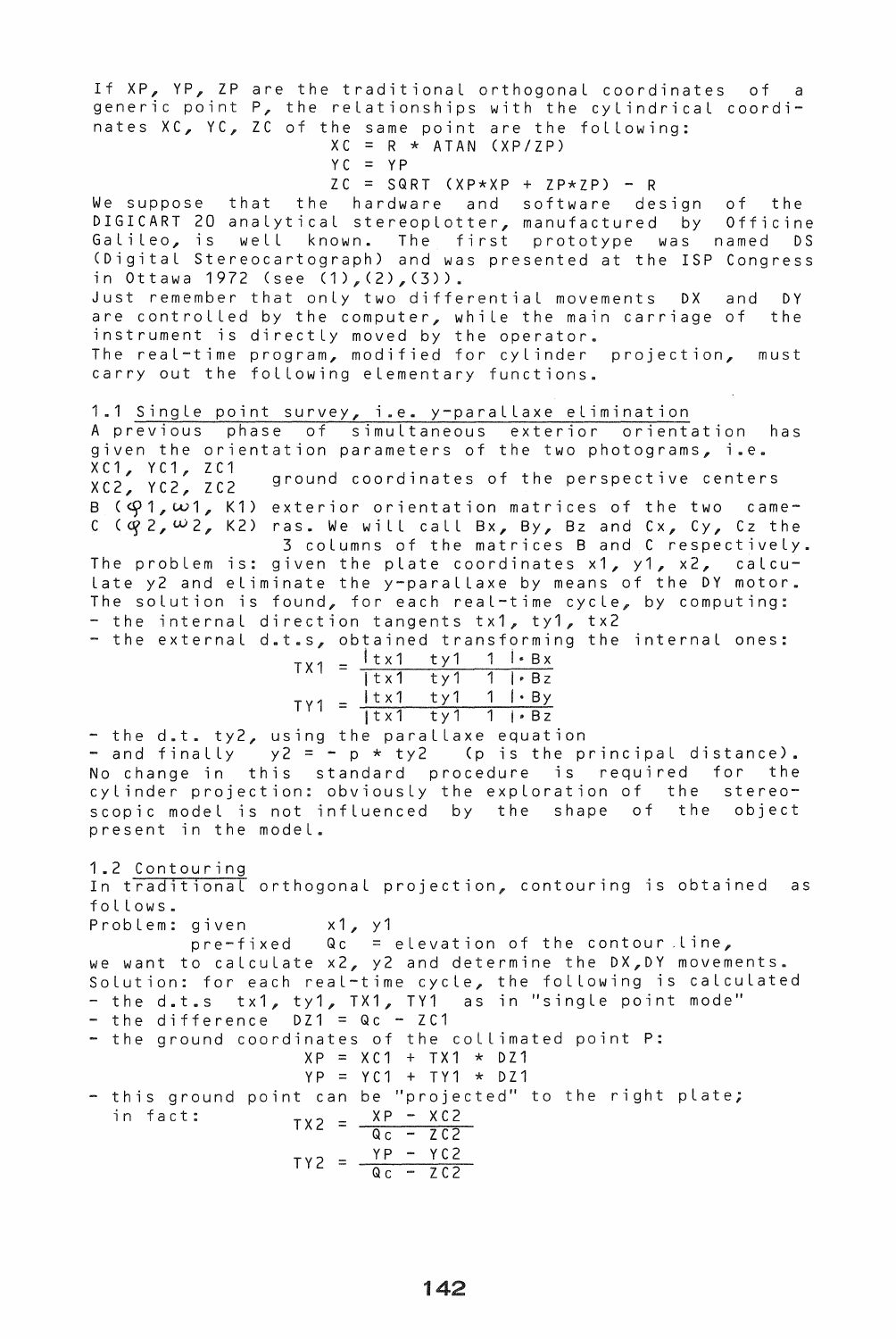and, calling c the transposed orientation matrix  $C^T$  and cx, cy, cz its columns, it results

| х 2 |  |  | $ITX2$ $TY2$ 1 $I$ $c$ $x$ |  |
|-----|--|--|----------------------------|--|
|     |  |  | $ITX2$ $TY2$ $1/cz$        |  |
|     |  |  | $ITX2$ $TY2$ 1 $I-cy$      |  |
|     |  |  | $ITX2$ $TY2$ $1 \cdot cz$  |  |

All this refers to the conventional contours. For the cylindrical projection, we don't want a constant Qc, but a constant<br>value for ZC, where ZC is the "cylindrical elevation", i.e. the distance between the point and the reference cylinder. The ZP coordinate is a simple function of ZC (see fig. 2):  $ZP = SQRT$  ((R + ZC) \* \* 2 - XP \* \* 2)



 $Fig. 2$ 

Therefore the only change in the flow of calculations is that the value  $DZ1 = ZP-ZC1$  cannot be constant along the "cylindrical contour", but must be computed at each real-time cycle, because ZP contains XP, and XP changes. For calculating DZ1, at<br>each cycle we must utilize the value of XP as computed during the previous cycle.

## 1.3 Cylindrical ground coordinates

The cylindrical ground coordinates XC, YC, ZC can be easily computed, by using the formulas already seen in par. 1. They are displayed on the screen and, of course, ZC will not change when the operator moves only the main carriage of the instrument, without moving the Z control.

The plotting table, controlled by XC, YC, will plot cylindrical contour lines.

When required, the cylindrical coordinates can be recorded automatically on the hard-disk, using the available sampling procedures (time, space, or space + angle modes) and the usual digital mapping techniques for coding points and lines.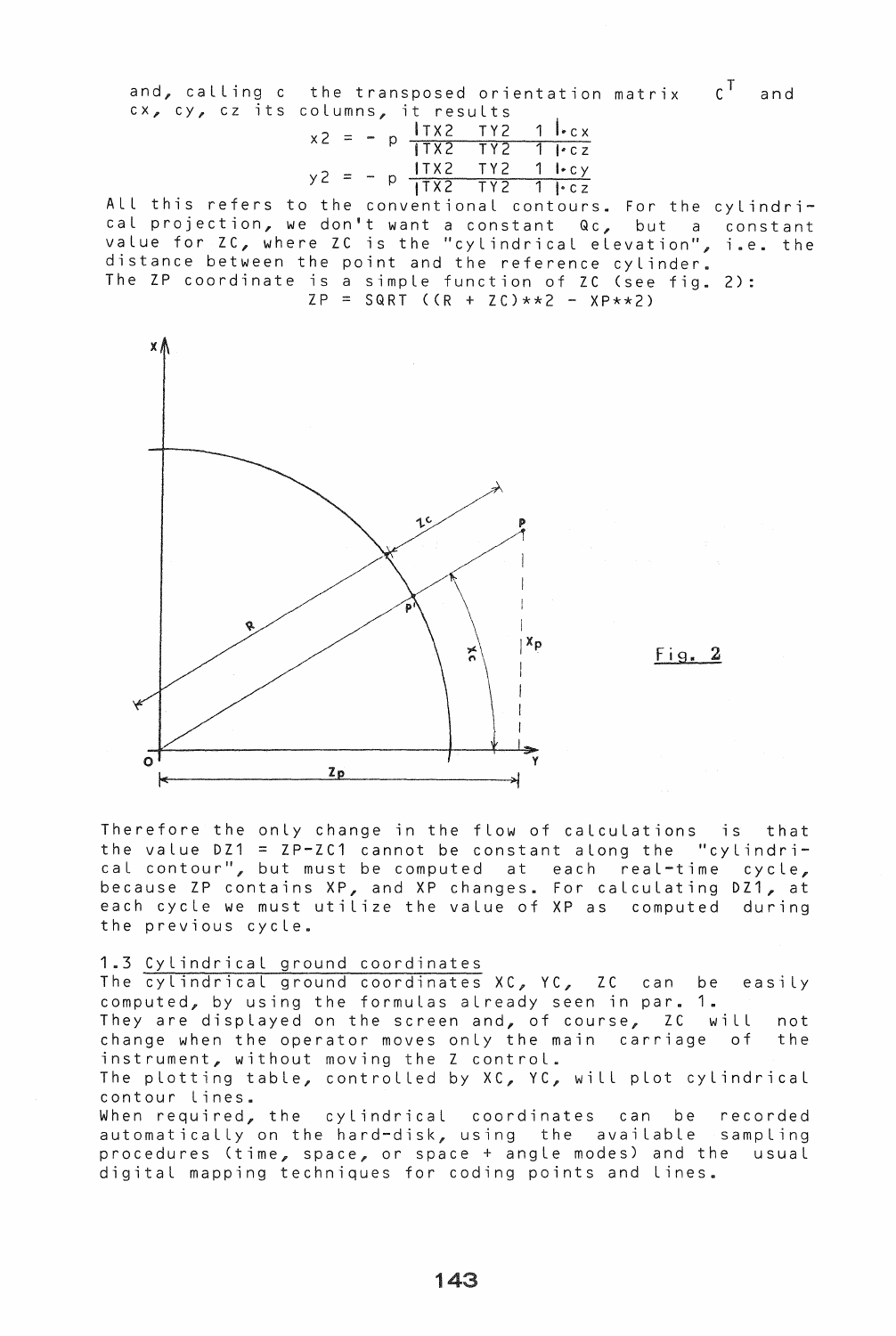2. DESCRIPTION OF THE DIGICY PACKAGE

A software package, caLLed DIGICY (DIGIcart for CYLindricaL projection), has been deveLoped on the DIGICART system.

The sequence of the operations necessary for plotting a stereopair in a cylindrical projection is the following:

- at least 3 points of known coordinates (5 or more if a self caLibration is made, in case of use of non metric cameras) are collimated stereoscopically by the operator;
- the program carries out a simultaneous exterior orientation (and seLf caLibration, if required). The vaLues of the orientation parameters and the residuaLs on the known points are printed and/or dispLayed;
- at this stage a traditional surveying, in the usual orthogonaL system, couLd be performed. In particuLar the operator can expLore the modeL, check the controL points, verify the absence of parallaxe in the whole model space, etc. The y-paraLLaxe is automaticaLLy eLiminated by the computer, the y-parallaxe is automatically eliminated by the computer, the<br> $X,Y,Z$  coordinates are displayed on the screen, the plotting tabLe is abLe to draw a conventionaL X,Y projection of the object.
- the operator coLLimates a few (at Least 3) points on the surface that will be interpolated by the reference cylinder. The axis and radius of the cyLinder are computed by a rigorous mean square routine. Results and residuals (i.e. ra-<br>dial discrepancies) are printed. In alternative, the X.Y dial discrepancies) are printed. In alternative, the coordinates of the axis and the radius can be typed on the keyboard.
- the procedure for cylindrical projection is then activated: the display shows the XC, YC, ZC cyLindricaL coordinates. In particuLar ZC represents the radiaL distance of the fLoating mark from the reference cyLinder.
- when the operator moves the main carriage, the floating mark foLLows automaticalLy a path paraLLeL to the reference cylindrical surface. So he can follow a "cylindrical contour"<br>in the same way as in the traditional survey. Moving the Z in the same way as in the traditional survey. Moving controL, the ZC changes and the floating mark moves on a different cylindrical surface, thus allowing the usual collimation of any point in the model.
- the plotting table is controlled by the XC, YC coordinates. The consequence is that it draws directly the pLane expansion of the projection on the reference cyLinder.
- note that a function for interpolating horizontal circular sections is always available. It is very useful for the survey of columns: sections can be determined at different heights, thus aLlowing the correct projection of the diameters on the reference surface (even in the usual pLane case).

## 3. FURTHER DEVELOPMENTS

Quite simiLar plotting procedures can be obtained for different types of reference surfaces. In practice, two other cases of simpLe geometricaL surface have been taken into account: sphere and cone.

Surveying of sphericaL shapes is very common:not onLy for architectural applications, where dome voults are often sphericaL, but aLso in the smaLL scaLe mapping from space spherical, but also in the small scale mapping from space<br>photographs the shape of the ground cannot be considered referred to a pLane, and a correct contouring requires an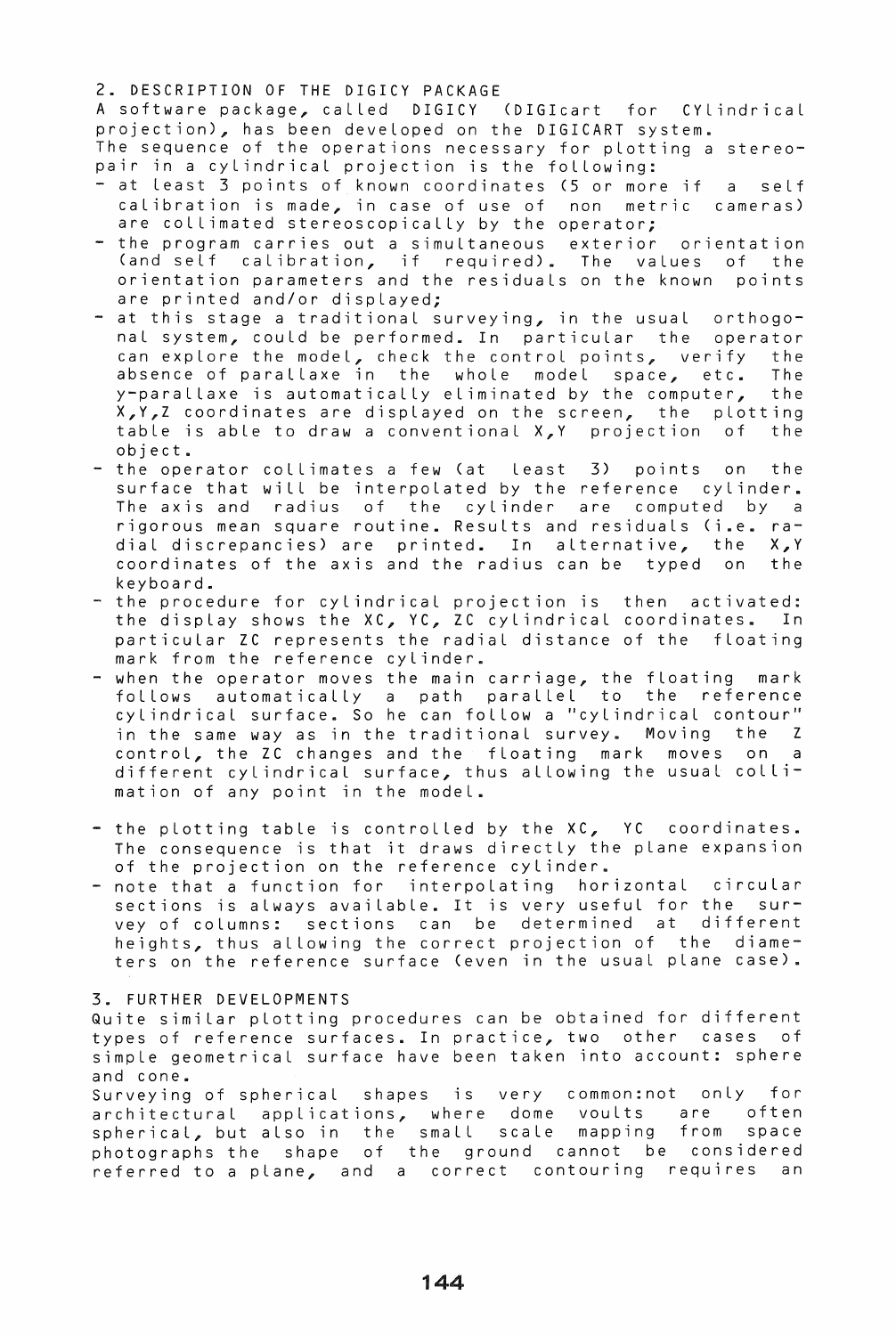instrument able of following "spherical contours" .. When a sphere and, in general, a surface not expandable on a plane is considered, the problem is a little more complex. In fact, in order to obtain the final plane representation, the reference surface must be projected in turn on an expandabLe surface (cone or cylinder), using the well known traditional methods for cartography.

We are developing a new package suitable for such applications, named DIGISP (DIGIcart for SPherical projection), which carries out the following functions:

- the floating mark moves on a surface parallel to reference sphere, when the Z control is not activated; the
- the geographic coordinates  $\phi$ ,  $\lambda$  are displayed. In addition, the correct ZS is shown, which represents the displacement from the reference surface;
- a cartographic projection, conical (e.g., Lambert) or cylindrical (e.g., U.T.M.), is calculated. The cartographic X,Y coordinates can be displayed and they are used for the plotting table control, in order to plot directly the rigorous map ..

This can be carried out also for architectural applications, where a conical projection of the sphere is suitable for representing a strip around the tangent area between sphere and cone, much larger then the narrow zone usually acceptable when considering a tangent pLane.

4 .. AN APPLICATION: THE PHOTOGRAMMETRIC SURVEY OF THE PISA BAPTISTRY

At the "International Conference and Workshop on analytical instrumentation" - Phoenix Arizona - Nov.  $87$ , the author presented (4) a first application of the DIGICY procedure, showing a stereomodel of a Coca Cola can.

The two peculiar aspects of the method appeared evident:

- the floating mark moves automatically on the cylindrical surface of the can, if the Z control is not utilized

- a plotting in scale 1/1 of the writing "Coca Cola" can be superimposed on the one drawn on the original Coke can.

Both results are impossible to obtain with a conventional surveying and plotting, based on orthogonal projection. A more interesting and stimulating application is in progress

in these last months on a very famous test area: the St John Baptistry in Pisa.

The monument, built from 1152 to the end of the 14th century, is a wonderful example of romanic architecture, with gothic decorations in its upper part.

The plan is circular, with an exterior diameter of about 36 meters. The height is more than 55 m, including the St John statue on the top of the dome.

The basic control network is an octogonal closed traverse, measured with a final accuracy on the points of +- 5 mm. The accuracy of the many control points, determined on the monument without any target, is  $+-10$  mm.

The taking stations are at about 40 m from the exterior wall. The camera used has been a JENOPTIC UMK, focal length 99 mm, 130 x 180 mm format. The average scale is than about *1/400.* 

The axis of the camera has been oriented in a direction roughly perpendicular to the base, with a tilt of +15 degrees. The base